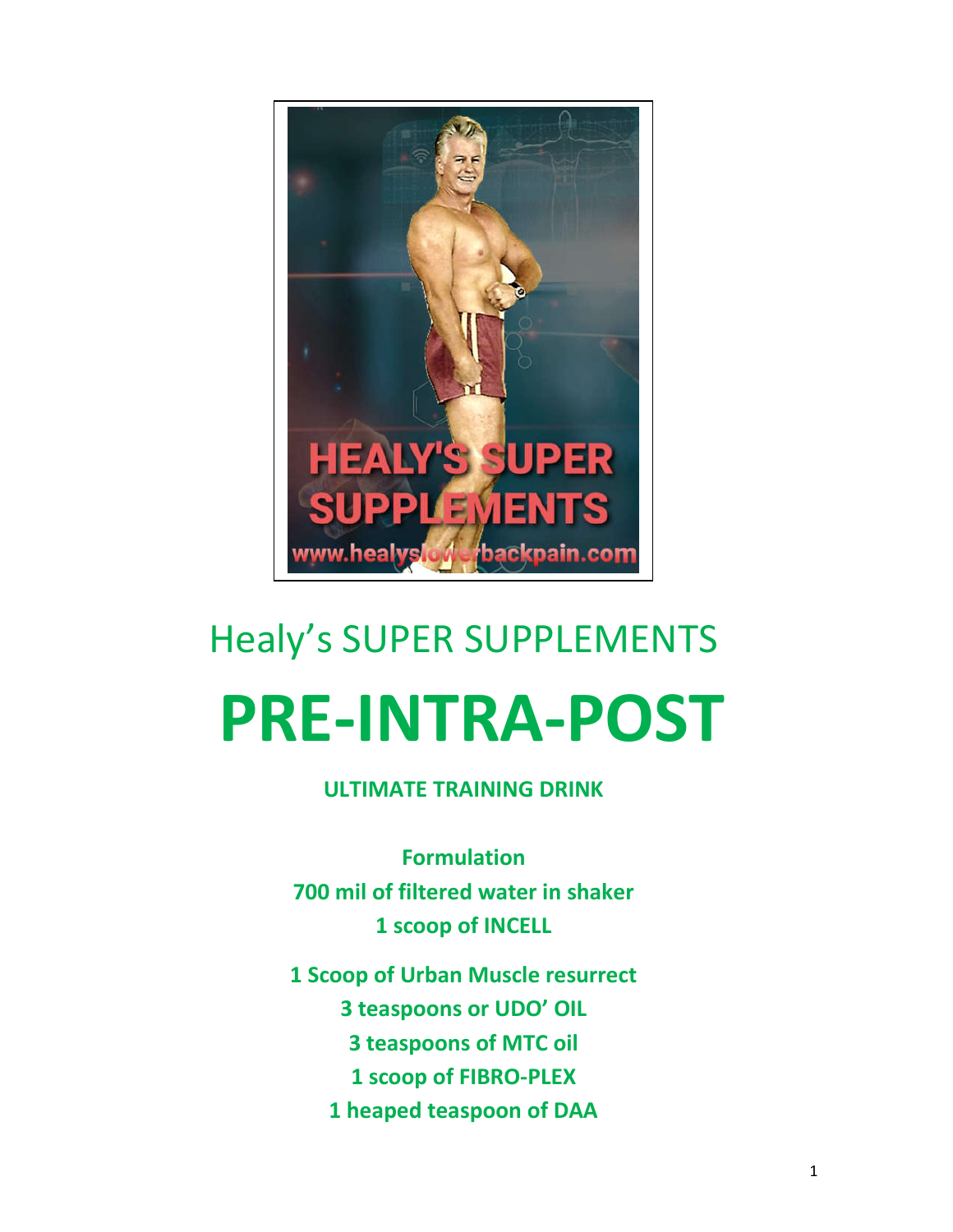## **MIX VIGOROUSLY**

**Now Pre Training Supplements take 30 min before training** 

**1 tab Blackmores Vit B (Executive B) 2 x tabs Tibullus (carusos) (Ok for women) 1 x Erecto Max (Men only) 3 x 500 mg vitamin C** 

**NOW THAT WILL FIRE YOU UP SUSTAIN YOU THROUGH A HIGH INTENSITY WORKOUT OF ANY DESCRIPTION Tip: Take a Cold bottle of Filtered water in your "cold bag" as well so**  ip: Take a Cold bottle of Filtered water in your "cold bag" as well s<br>you can sip on water + your HEALYS ULTIMATE TRAINING DRINK . **Often you will not drink all of the HUTD so you can restore in the refrigerator for next time or proportionately top it up for next training I USE THIS FORMULA EVERY TRAINING SESSION session.**

**Hope it works for you as I'm sure it will 100% Natural athlete for 65 years fou founder Healy's Health 1985 Graham Healy next time or proportionately top it up for next session.**<br> **NSE THIS FORMULA EVERY TRAINING SESSION**<br> **Hope it works for you as I'm sure it will<br>
100% Natural athlete for 65 years<br>
Graham Healy<br>
founder Healy's Health 198** 

**Picture representation and sub-formula references below:** 



| <u>a mana ma</u>                                                                       | <b>Caruso's Super Magnesium</b><br>(alternative to Fibroplex)                                                                                                                |
|----------------------------------------------------------------------------------------|------------------------------------------------------------------------------------------------------------------------------------------------------------------------------|
| <b>G</b> Metagenics                                                                    |                                                                                                                                                                              |
| Fibroplex<br>MagActive Powder<br>Magnesian to believe entirely<br><b>Record showed</b> | Caruso's<br><b>PER MAGNES</b><br>POWDER" LEMON LIME                                                                                                                          |
| <b>Sit &amp; Doll Fourier</b><br><b>MainColema</b><br><b>CUTCAER CALL</b>              | were muscular cramps & mild muscle<br>the tymptoms of stress<br>We period cramps & pain<br><b>Rentheart Ivealth</b><br><b>ABAITS SUPPLY</b><br><b><i>AN LIME FLAVOUR</i></b> |
|                                                                                        |                                                                                                                                                                              |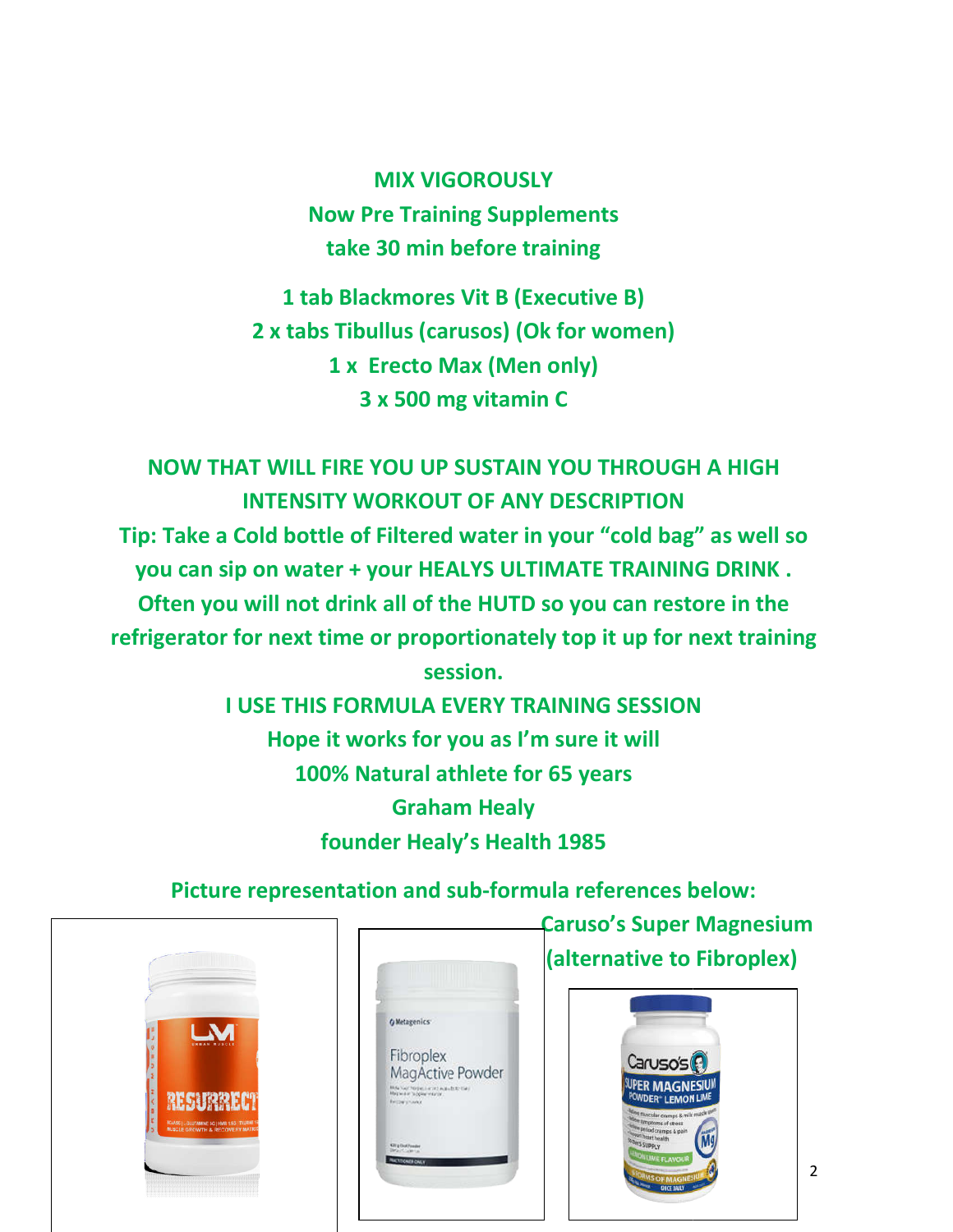









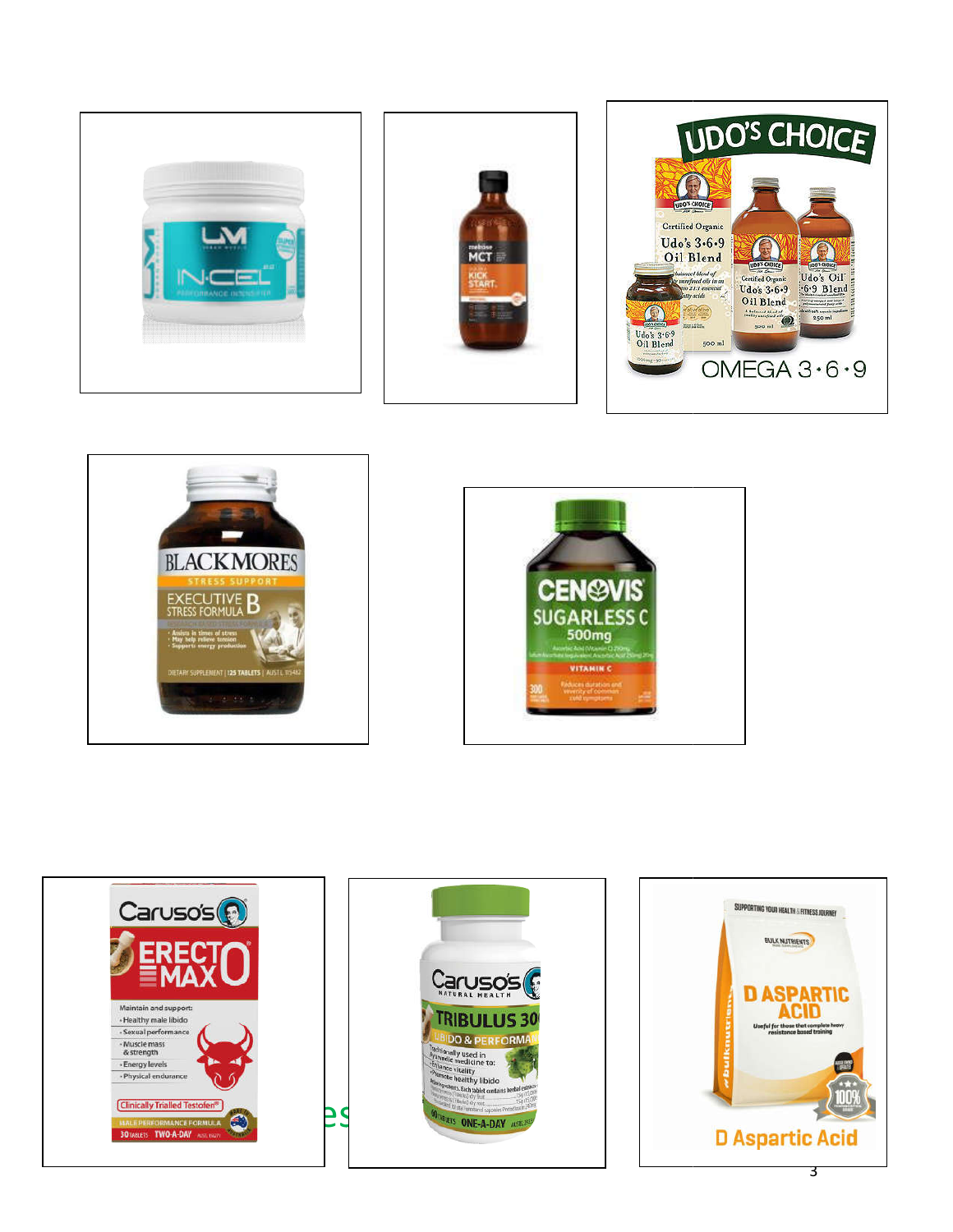#### 1. **[References](https://www.healyslowerbackpain.com/longativity-anti-aging)**:

[https://www.healyslowerbackpain.com/longativity-anti-aging](https://www.melrosehealth.com.au/health-hub/post/how-melrose-mct-oils-differ)

- 2. [https://ww](https://www.melrosehealth.com.au/health-hub/post/how-melrose-mct-oils-differ)w.healyshealth.com/b1-ingredient-analaysis
- 3. [https://www.melrosehealth.com.au/health-hub/post/how-melrose-m](http://udoshealthproducts.com.au/udos-products/udos-3-6-9-oil/)ctoils-differ
- 4. [http://udoshealthproducts.com.au/udos-products/u](https://www.healyslowerbackpain.com/products)dos-3-6-9-oil/
- 5. [https://www.healyslowerbackpain.com/products](https://www.healyslowerbackpain.com/metagenics)
- 6. [https://www.healyslowerbackpain.com/metagenics](https://www.bulknutrients.com.au/products/d-aspartic-acid/?gclid=Cj0KCQiA5vb-BRCRARIsAJBKc6KJb9_s2XPP21A2eC7qalZEQQnHC4peoo_vCisD9_WsFWDzi2_hNWsaAhqbEALw_wcB)
- 7. [https://www.bulknutrients.com.au/products/d-aspartic](https://www.bulknutrients.com.au/products/d-aspartic-acid/?gclid=Cj0KCQiA5vb-BRCRARIsAJBKc6KJb9_s2XPP21A2eC7qalZEQQnHC4peoo_vCisD9_WsFWDzi2_hNWsaAhqbEALw_wcB)acid/?gclid=Cj0KCQiA5vb-BRCRARISAJBKc6KJb9\_s2XP[P21A2eC7qalZEQQnHC4peoo\\_vCisD9\\_WsFWDzi](https://www.carusosnaturalhealth.com.au/products/super-magnesium-powder-lemon?variant=32891522318389) 2\_hNWsaAhqbEALw\_wcB
- 8. [https://www.carusosnaturalhealth.com.au/](https://www.carusosnaturalhealth.com.au/products/super-magnesium-powder-lemon?variant=32891522318389)products/super-magnesiumpowder-lemon?variant=32891522318389
- 9.

\*references to ingredients and breakdowns are available on the above links, some are the Healy's health web sites , some are direct links to that particular company, its Healy's Health policy that we are in competition with no-body we are creating creative solutions for everybody to benefit.(Open source)

Nobody has all the answers,(Including Healy's Health) but what Healy's does have is 40+ years of experience.

Often I ask the particular organization we align with or purchase from or recommend, who is their founder and what is their 'health profile' if they at the end of the day cannot demonstrate they practice what they preach including "drug free' philosophies then Healy's health will immediately reject that organization or person! Who needs advise from people or organizations that cannot 'practice what they preach' and demonstrate it! Also many organizations are 'locked in' to their particular focus or